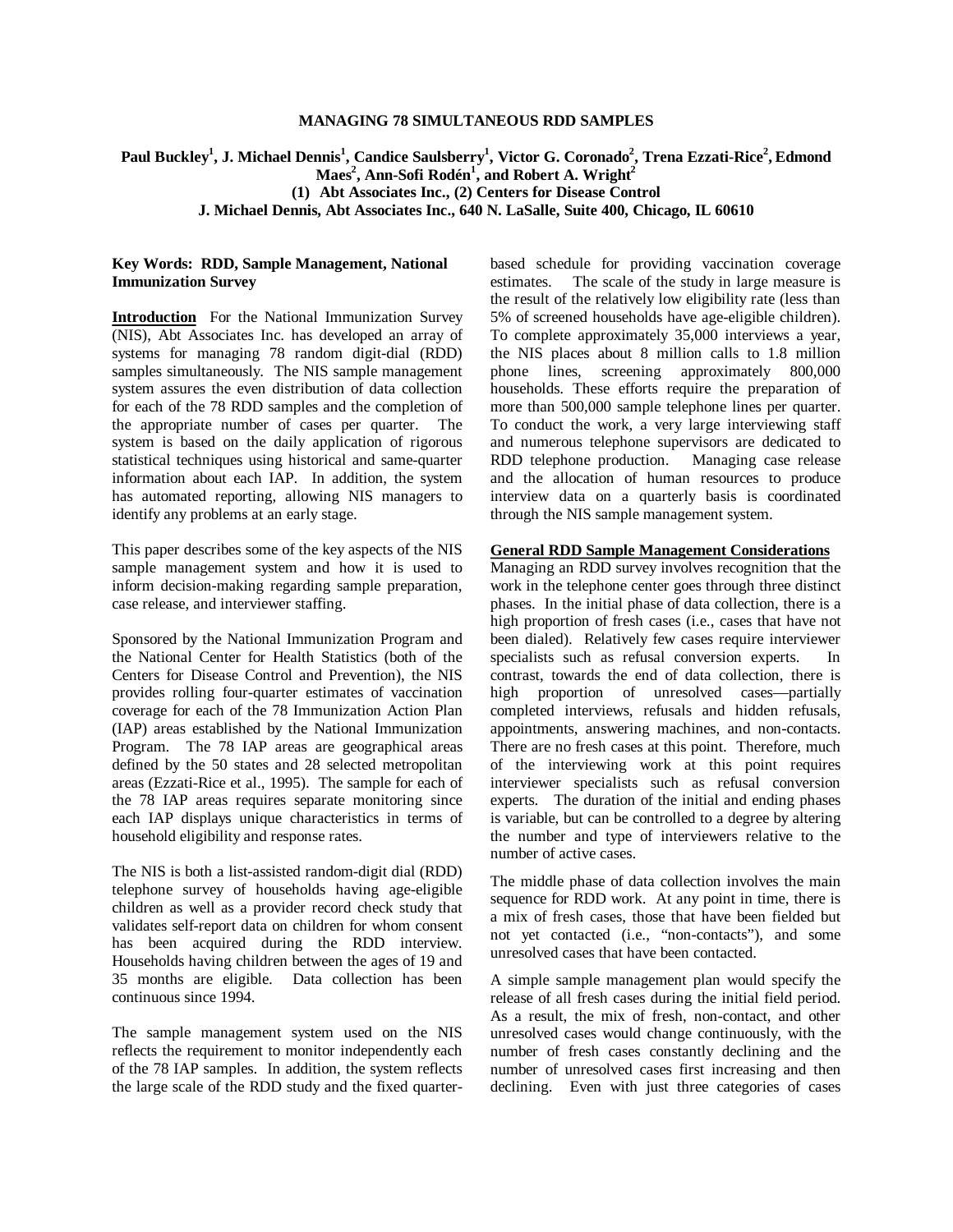

**Figure 1. Case Mix Obtained by Releasing All Cases at the Start** 

(fresh, resolved, and completed), Figure 1 illustrates the continuous changes in the sample queues that this approach generates. As the proportion of each type of case changes at its own unique rate throughout the field period, the number of interviewers, language specialists, and refusal converters changes as well.

As shown in Figure 2, the preferable alternative to this simple management plan is to maintain the total number of cases and the proportions of each type of case constant over time. This can be accomplished by releasing fresh cases into the telephone center on a continuous basis with the number of new cases determined by the number of cases that are completed or otherwise finalized. This sample management plan

leads to an initial start-up phase with all fresh cases, a longer middle period characterized by constant proportions of fresh, unresolved, and completed cases, and a close-down period dedicated to finalizing unresolved cases (fresh, resolved, and completed).

Balance in the mix of cases also assures that each case is worked each day, preventing cases from becoming "stale." When too many unresolved cases are active, there is risk that some cases will not be dialed on a given day. As a result, irregular holes in the calling patterns may create "lumpiness" that could increase average latencies from case release to case resolution as well as increase the average number of call attempts per case.



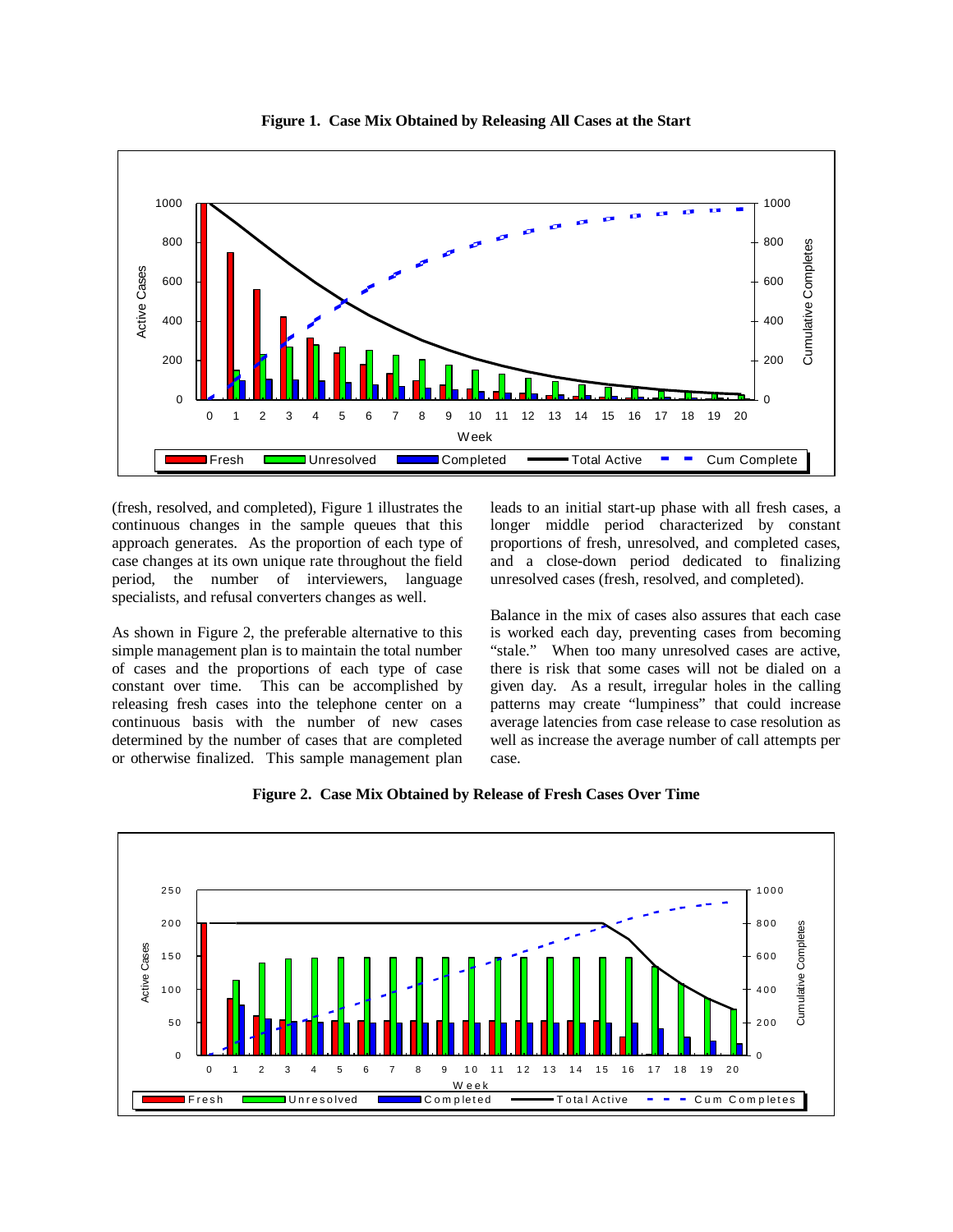An additional consideration is that when there are too many active cases, the likelihood of a missed appointment increases because an interviewer may not be available at the appointed time— all interviewers may be working less critical cases. When an appointment is missed, the probability of resolving a case diminishes substantially. Respondents may use the missed appointment as a justification for refusing to participate.

Because the NIS requires four complete surveys per year, these predictable patterns displayed in Figure 2 are especially important. By maintaining essentially a flat level of production over most of the quarter, proper sample management allows for projections of the number of completed interviews required per day in order to finish each quarter on schedule. Moreover, such sample management allows the NIS to take advantage of overlaps between quarters— one quarter can be in the close-down phase while the next one is starting. By overlapping a known and controlled startup phase for one quarter while the previous quarter is in its final close-down phase, the NIS maintains a nearly flat (and highly efficient) staffing plan throughout the year.

These considerations underlie the NIS sample management plan, enabling a rational allocation of interviewing labor and the completion of work across all IAP areas in the same time frame.

**Sample Management Database** The NIS sample management system is based on cumulative project data and daily updating of the sample management database in a given quarter. The sample management database maintains statistics on the status of data collection for each IAP area as well as historical information from all prior quarters used for estimating eligibility and response rates. The database contains, among other statistics, numbers of completed interviews, numbers of active cases, historical and current eligibility rates, and estimates of completed interviews to be garnered from the active cases that are released but not yet finalized in the system. The sample management database is linked to daily production tables so that decisions regarding case release are based on the most current information.

Fresh sample is organized into discrete, replicate-IAP combinations, the release of which is recorded in a case-release matrix. In a given quarter, over 1,400 replicate-IAP combinations are tracked. Another source of information for sample management is the queue report. The report shows the number of cases in each CATI queue (e.g., fresh, non-contacts, refusals, appointments, etc.) at the start of each day or at any point during the day. This information shapes

decisions on the quantity of fresh sample to release. After a case is dialed, the call attempt's event information is stored and processed in sample and production databases, which then update the sample management database and refresh the queue-building report.

The sample management database is used to address variability between and within IAP areas. As mentioned earlier, the NIS is 78 simultaneous RDD surveys, with independent samples drawn for each of the 78 Immunization Action Planning areas. Variability due to IAP-specific characteristics can complicate the goal of collecting data at the same rate in each IAP from the first to the last completed case, the interview completion rate should be comparable across all IAP areas.

To address between-IAP variability, the sample management database is used to craft IAP-specific replicates. Over several quarters, for example, the database indicated that the eligibility rate in Utah is substantially higher than the rate in the District of Columbia. The sample management database also takes into account historical variations in response rates across IAP areas. Based on these known differences, variably sized replicates for each IAP are designed so that each will yield the same number of completed interviews. In principle, each IAP needs exactly the same number of these properly specified replicates to obtain the quarter's completion goal.

The sample management database also allows the NIS to address within-IAP variability. At issue is that the rate of completion can vary significantly across replicates drawn for a single IAP. For example, one replicate sampled in Hawaii contained a retirement community, producing a completion rate considerably lower than predicted. The sample management database contains monitoring tools that all NIS managers use to dampen the effects of such intra-IAP variability. The database provides information needed to determine on a daily basis the release of cases to the telephone center by replicate within each IAP and to view on a daily basis the effects of that release.

The sample management database is used to develop and refine a set of formulas for projecting the final number of completed interviews for each IAP on a daily basis. This program estimates the number of interviews that would be completed if no additional sample were to be released and from this the total number of fresh cases that are needed to meet the target number of completes for each IAP in the current quarter.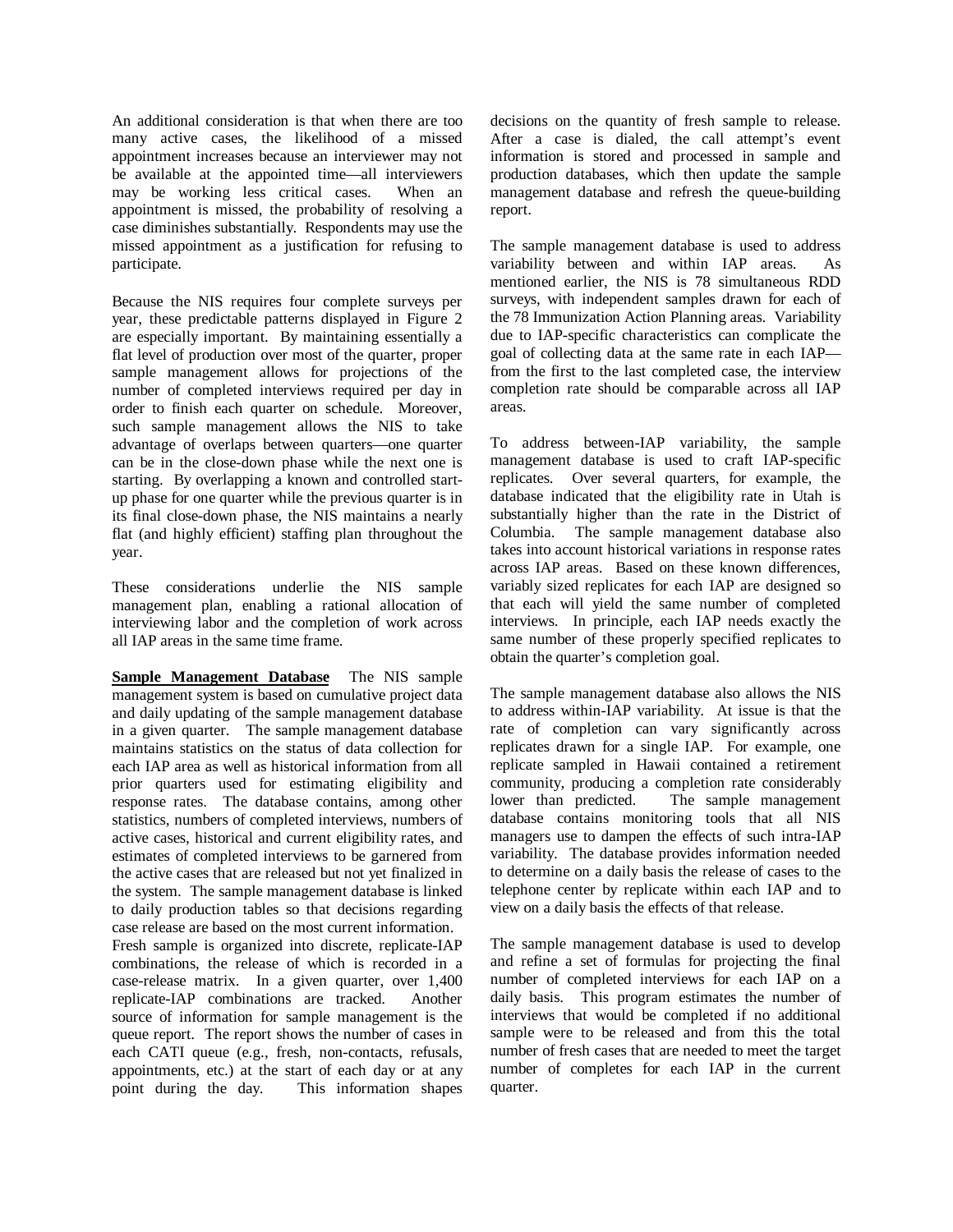of released telephone numbers in each IAP that yield **IAP**  completed interviews, the percent of released cases that will never be resolved, the current number of completed interviews, telephone numbers released, and currently active cases in each of several categories. These predictions are reviewed both in the aggregate and on the IAP-level. Using the aggregate values, the system estimates how many additional fresh cases should be released to the telephone center each day. By examining the individual IAP areas, the system identifies the IAP areas for which fresh sample should be released.

**Examples of Sample Management Tools** Some of the sample management tools supported by the database are described below.

Figure 3 shows our overall completion targets for each IAP, the current number of completed interviews for each IAP (boxes in graph), and the projected number of completed interviews (triangles) to be obtained from the currently active telephone numbers. Since the data the currently active telephone numbers. Since the data a needed for case release, therefore, requires that we are displayed from early in a quarter, the gap between compute how many cases will be needed to finish all what is targeted and what is completed is large. The aim is to manage sample release such that the number of current completes is proportional to the target number and the gap between current and projected number and the gap between current and projected diagonal need more cases than are currently active, completes is relatively uniform across IAP areas.





From the values underlying Figure 3, the projected percent of completed interviews is calculated (i.e., the projected number of completed interviews divided by the target number of completed interviews). The results are displayed in Figure 4. These data are used to decide where to release fresh cases— those IAP areas with the lowest projected percent complete on a given day are the ones most in need of additional fresh cases.

These predicted values are computed using the percent **Figure 4: Projected Percent of Target Obtained, by** 



A second monitoring tool highlights IAP areas by differential need for case release. As mentioned above, the production characteristics of each IAP and even IAP-replicate intersections are unique. Their varying characteristics influence the number of completed interviews per replicate. Deciding how many cases are compute how many cases will be needed to finish all the work in each IAP and then compare this figure to how many are currently active. An example of this exercise is displayed in Figure 5. IAP areas above the while those below do not. The further to the right of the diagonal an IAP is, the more total cases an IAP requires to complete the quarter.

**Figure 5: Number of Active and Needed Cases for Each IAP** 



Other monitoring tools examine specific queues of CATI cases. Figure 6 shows the day-by-day values for a recent quarter of two critical queues— the current appointments and the amount of future work (which includes both appointments after the current day and initial refusal cases that are on hold). Sudden changes in values indicate that the system could be out of balance. Intra-week fluctuations are expected as a result of specifications in the CATI scheduler,